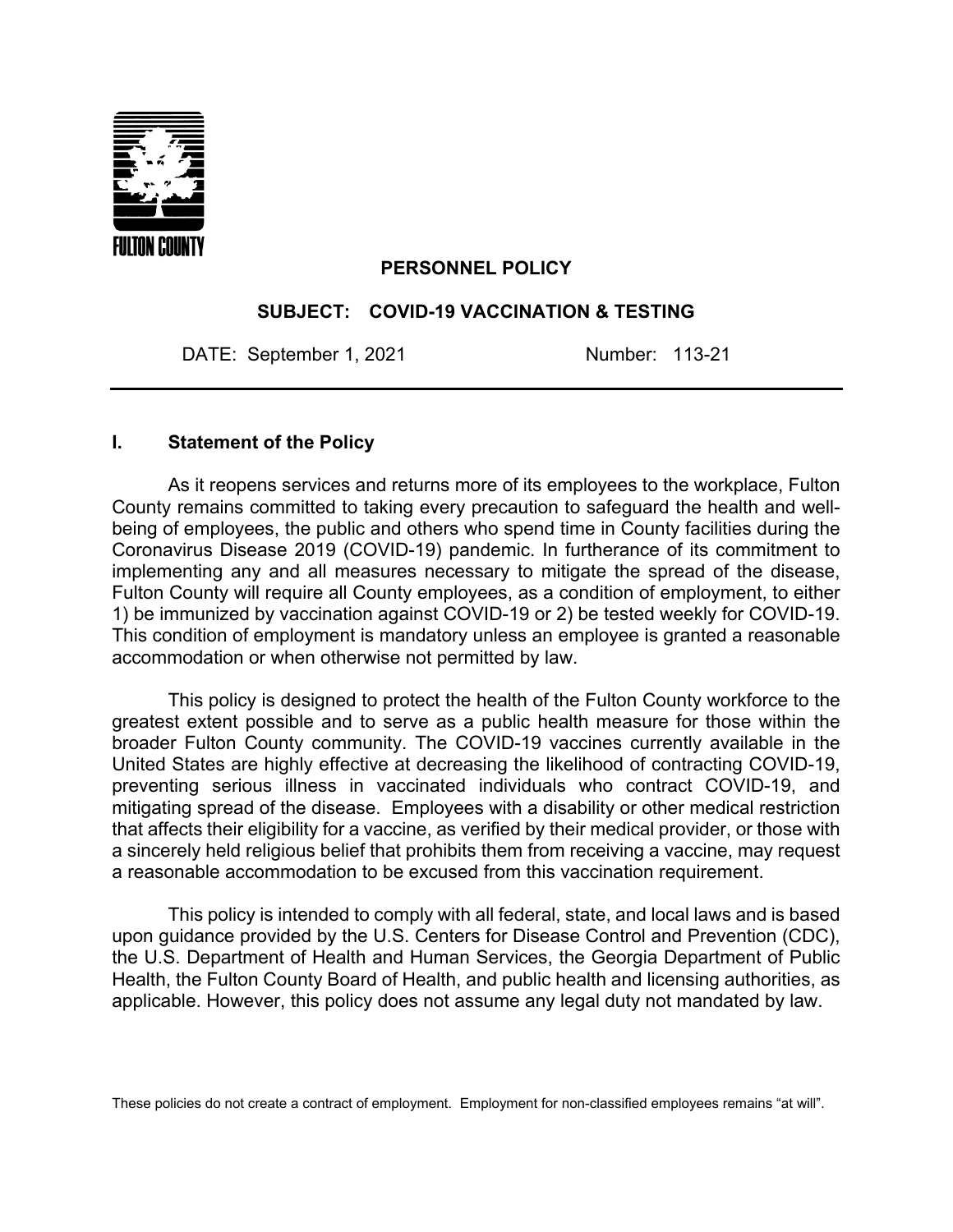## **II. Applicability**

This policy shall apply to all employees of Fulton County and to the employees of elected officials to the extent they adopt the same. This policy may apply to certain designated contractors, vendors, and other visitors with regular access and presence in County facilities (such individuals will be notified of their designation and resulting policy application).

## **III. Establishment and Implementation of Procedure**

The County Manager, in consultation with the Chief Human Resources Officer and the County Attorney, is authorized to establish and modify, as needed, a procedure for implementing this policy.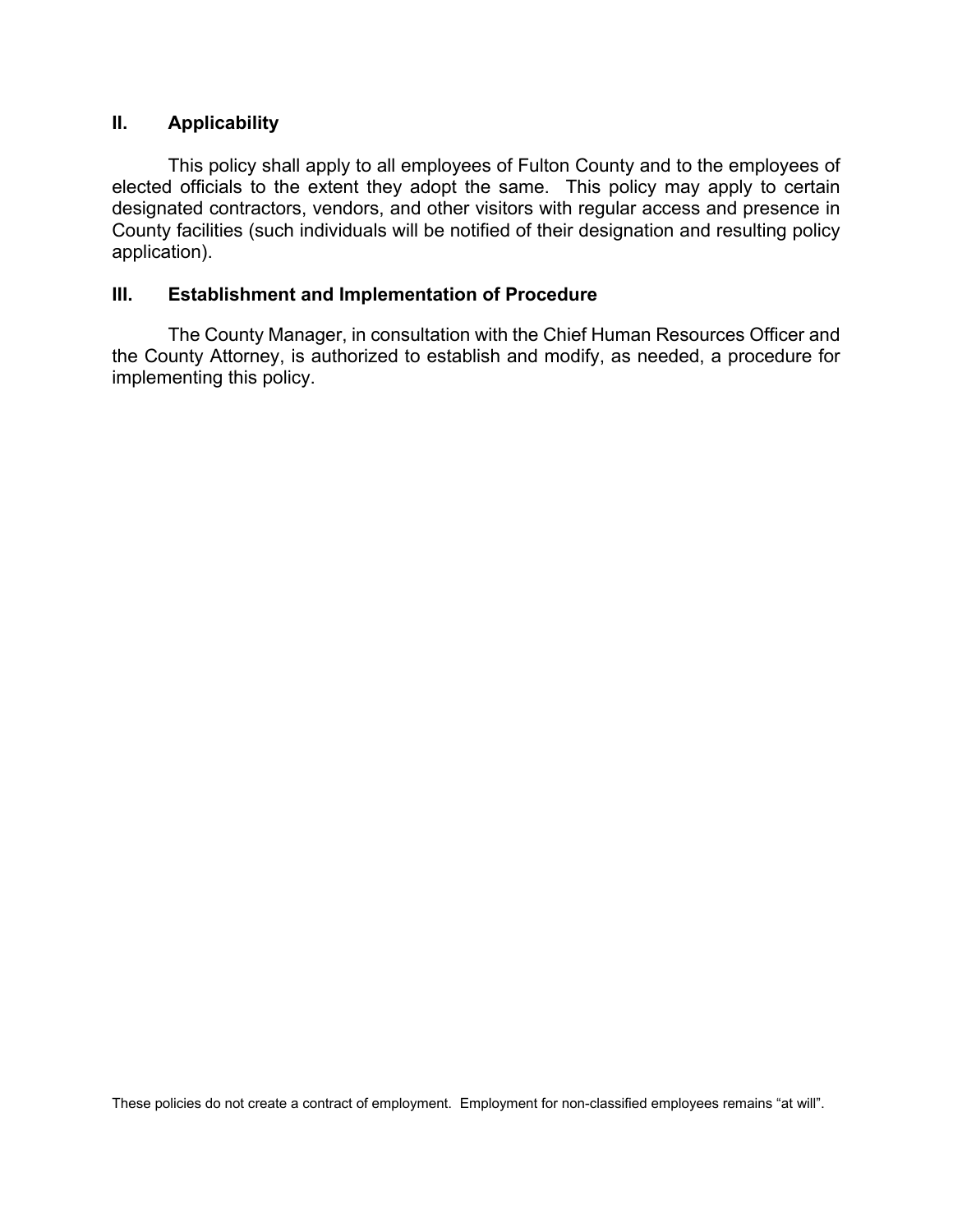

# **PERSONNEL PROCEDURE**

## **SUBJECT: COVID-19 VACCINATION & TESTING**

DATE: September 1, 2021 Number: 113-21

### **I. Definitions**

- **"Booster dose"** refers to an additional dose of a vaccine, beyond the dose(s) required for initial vaccination, which is intended to boost immunity to COVID-19.
- "**Contraindications**" refers to a contraindication to COVID-19 vaccination recognized by the U.S. Centers for Disease Control and Prevention ("CDC"), or by the vaccine's manufacturer, as based on a condition in the potential vaccine recipient that may increase the risk for a serious adverse reaction to the vaccine, may cause diagnostic confusion if the vaccine is administered, or may compromise the ability of the vaccine to produce immunity. "Contraindications" are limited and do not include conditions that are unrelated to vaccines or injectable therapies, such as food, pet, venom, or environmental allergies, or allergies to oral medications.
- "**COVID-19 testing**" or "**COVID-19 test**" refers to completion of a polymerase chain reaction/nucleic acid amplification test (PCR)(NAAT) recognized by the CDC to detect COVID-19 infection, but not to include an anti-bodies test. Such tests may be obtained through your healthcare provider or at a testing center.
- "**Deferral**" refers to an approved deferral of vaccination based on a pregnancyrelated medical condition, including breastfeeding. Pregnancy Deferral will extend throughout the term of the pregnancy and until twenty-four months after childbirth, as applicable.
- "**Disability**" refers to a physical or mental impairment, disorder or condition that substantially limits a major life activity and any other condition recognized as a disability under applicable law, including but not limited to the Americans with Disabilities Act of 1990, as amended ("ADA") and the Rehabilitation Act of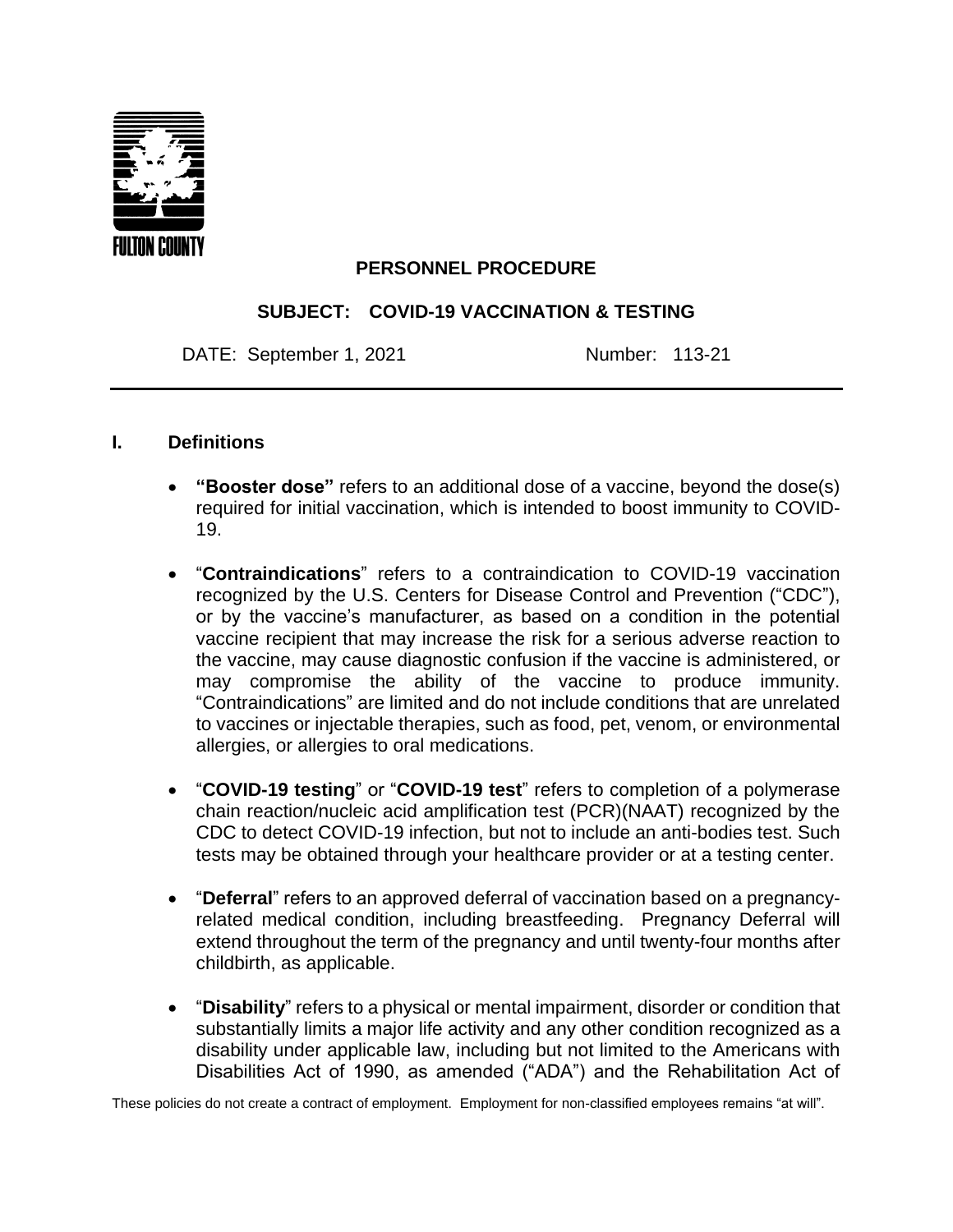1973. "Disability," for purposes of this policy, includes pregnancy-related medical conditions where reasonable accommodation is medically advisable.

*Current illegal drug use is expressly excluded from this definition of "disability."*

- "**Exception**" refers to an approved exception to COVID-19 vaccination based on a Medical Exemption, Disability, or Religious Objection. For purposes of this policy, a person who is pregnant or breastfeeding is not eligible on that basis alone for an Exception, but could be eligible for a Deferral for the duration of pregnancy and until twenty-four months after childbirth, as applicable.
- "**Vaccinated**" or "**completed vaccination"** for purposes of this policy refers to completion of a COVID-19 vaccination series authorized or approved by the U.S. Food and Drug Administration ("FDA"), or completion of a COVID-19 vaccination series pre-qualified or approved for Emergency Use Listing by the World Health Organization ("WHO").
- "**Medical Exemption**" refers to an excuse from receiving COVID-19 vaccine due to a medical contraindication or precaution, disability, or medical impairment, disorder or condition.
- **"Reasonable Accommodation**," for purposes of this policy and procedure, refers to an adjustment made to the requirements of the COVID-19 Vaccination Program for an individual who has received an approved Exception or Deferral.
- "**Religious Objection**" refers to an applicant or employee's objection to receiving the COVID-19 vaccine based on that person's sincerely held religious belief, practice, or observance.
- "**Unvaccinated,**" for the purposes of this policy, refers to a person who has not completed a COVID-19 vaccination series, including any employee or applicant whose vaccination status is not known. For the purposes of this policy and procedure, an employee is considered unvaccinated if they have not received any dose of a single dose vaccine or the first dose in a multi-dose vaccine.
- "**Vaccine**," for purposes of this policy and procedure, refers to a vaccine intended to provide acquired immunity against severe acute respiratory syndrome coronavirus 2 (SARS-CoV-2), the virus that causes coronavirus disease 2019 (COVID‑19). A COVID-19 vaccine satisfies the requirements of this policy and procedure if: (i) the U.S. Food and Drug Administration (FDA) has issued a License or an Emergency Use Authorization (EUA) for the vaccine or (ii) the World Health Organization has pre-qualified or approved Emergency Use Listing (EUL) for the vaccine.

# **II. COVID-19 Vaccination Program**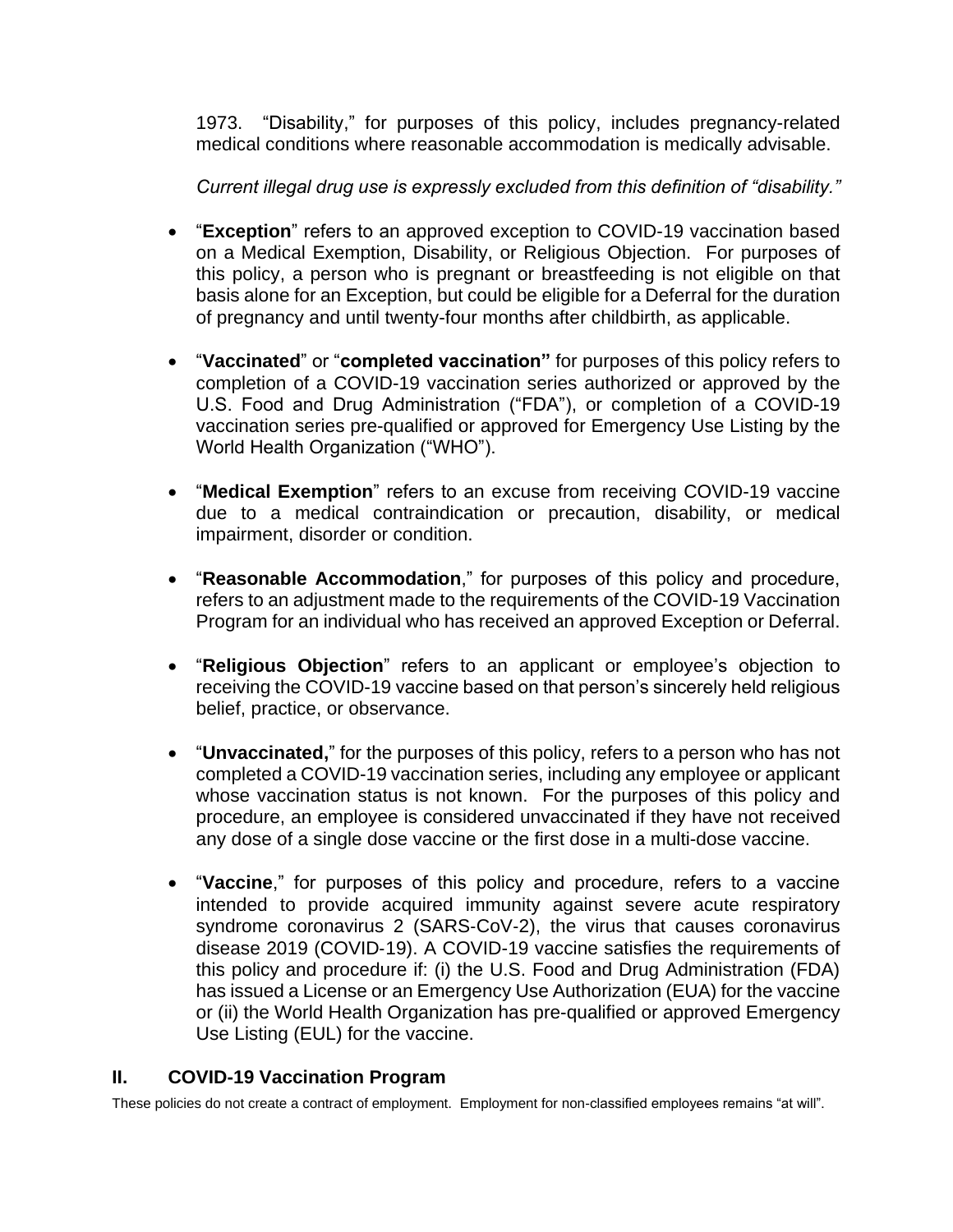As a condition of employment with Fulton County, unless otherwise not permitted by law, all employees must participate in the County's COVID-19 Vaccination Program by 1) providing proof of vaccination via the County's secured COVID-19 vaccination tracker system; or 2) submitting to weekly testing for the detection of COVID-19. An employee may be excused from this condition of employment by obtaining a reasonable accommodation through the Department for Diversity and Civil Rights Compliance (DCRC).

## A. COVID-19 Vaccination

Employees, who have not previously provided proof of completed vaccination to the County, must establish that they are vaccinated by uploading a copy of their CDC vaccination card or an official medical record to the County's secured COVID-19 vaccination tracker system on or before **September 6, 2021** unless they have an approved reasonable accommodation that excuses them from this completed vaccination requirement or have properly applied for such a reasonable accommodation based on an exception or deferral request. Employees hired on or after **September 6, 2021** will be required to provide proof of completed vaccination or request a reasonable accommodation that excuses them from the completed vaccination requirement based on an exception or deferral request no later than three (3) days prior to the candidate's start date. The process for requesting a reasonable accommodation is set forth in **Section III** below.

The County may, based on guidelines from the CDC or any federal, state or local public health agency, also require vaccinated employees to submit proof of booster dose(s) unless excused by a reasonable accommodation or otherwise by law. Vaccinated employees will receive advance notice of such requirement and instructions on how to submit proof of compliance.

Proof of completed vaccination may be subject to audit. Any falsification of vaccine information will result in termination of employment. Employees are not required to disclose and should not disclose genetic information or other medical information when verifying vaccination status.

### B. COVID-19 Testing Alternative

After **September 6, 2021**, employees who have not provided proof of completed vaccination, or a booster dose, if applicable, including employees with an approved reasonable accommodation that excuses them from the completed vaccination or booster dose requirement, must submit to weekly COVID-19 testing unless they have an approved reasonable accommodation that excuses them from this COVID-19 testing requirement based on an exception or deferral request.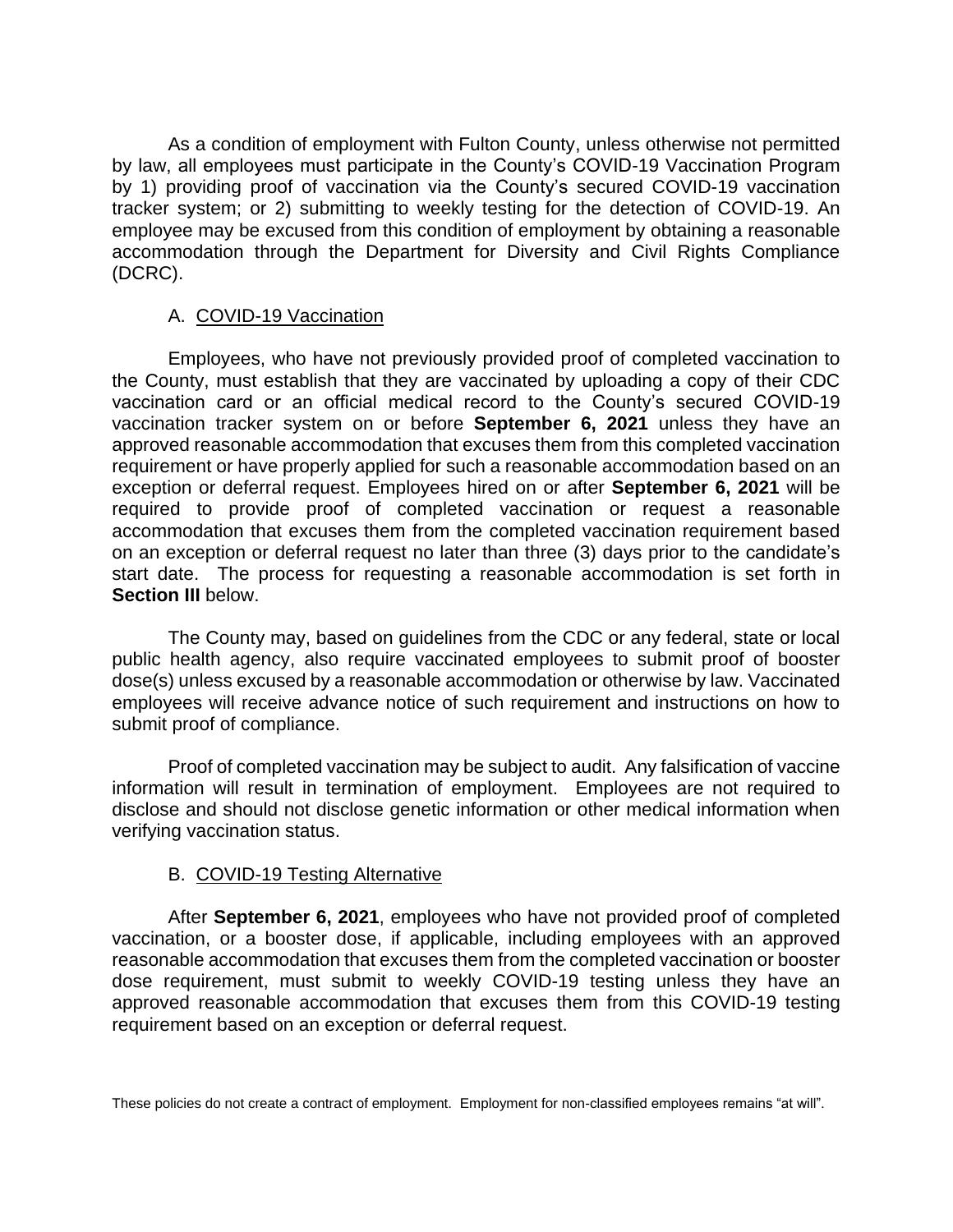Employees hired on or after **September 6, 2021** who will not provide proof of completed vaccination or booster dose, if applicable, as required in Section A above, must submit acceptable proof of having taken a COVID-19 test within three (3) days of submission or request a reasonable accommodation that excuses them from this COVID-19 testing requirement based on an exception or deferral request no later than three (3) days prior to the candidate's start date. The process for requesting a reasonable accommodation is set forth in **Section III** below.

To satisfy the COVID-19 testing requirement, employees must undergo COVID-19 testing at minimum once each calendar week. On the first work day in a calendar week, employees must submit acceptable proof of having taken a COVID-19 test within three (3) days of submission of the proof to the Department of Human Resources Management. Employees who receive a positive COVID-19 test result during their weekly testing must inform their Appointing Authority immediately and follow the County's COVID-19 Confirmed Positive Case Protocol.

Proof of COVID-19 testing may be subject to audit. Any falsification of COVID-19 testing information will result in termination of employment. Employees are not required to disclose and should not disclose genetic information or other medical information when verifying COVID1-19 testing.

If an employee is on leave during an entire calendar week, the employee is not required to submit proof of COVID-19 testing during that week.

### **III**. **Request for Vaccine Exception or Deferral**

To request an exception from the completed vaccination requirement and/or the COVID-19 testing requirement based on a medical exemption, disability, or religious objection or to request a deferral of the completed vaccination requirement, employees are required to submit a completed Request for Exception/Deferral from Mandatory COVID-19 Vaccination/Testing & Reasonable Accommodation Form to DCRC. Employees are encouraged to submit their requests as soon as possible. Employees may request an exception/deferral and seek workplace accommodation without fear of retaliation. The County will review requests for exception/deferral on a case-by-case basis through its existing reasonable accommodation process as set forth in the Americans with Disabilities Act - Reasonable Accommodation Policy and Procedure (No. 100-16) or the Religious Accommodations Policy and Procedure (No. 109-16), whichever is applicable.

Safety protocols will be required or recommended, as appropriate, for those who are granted a reasonable accommodation based on an exception or deferral request.

### **IV. Non-Discrimination/Non-Retaliation**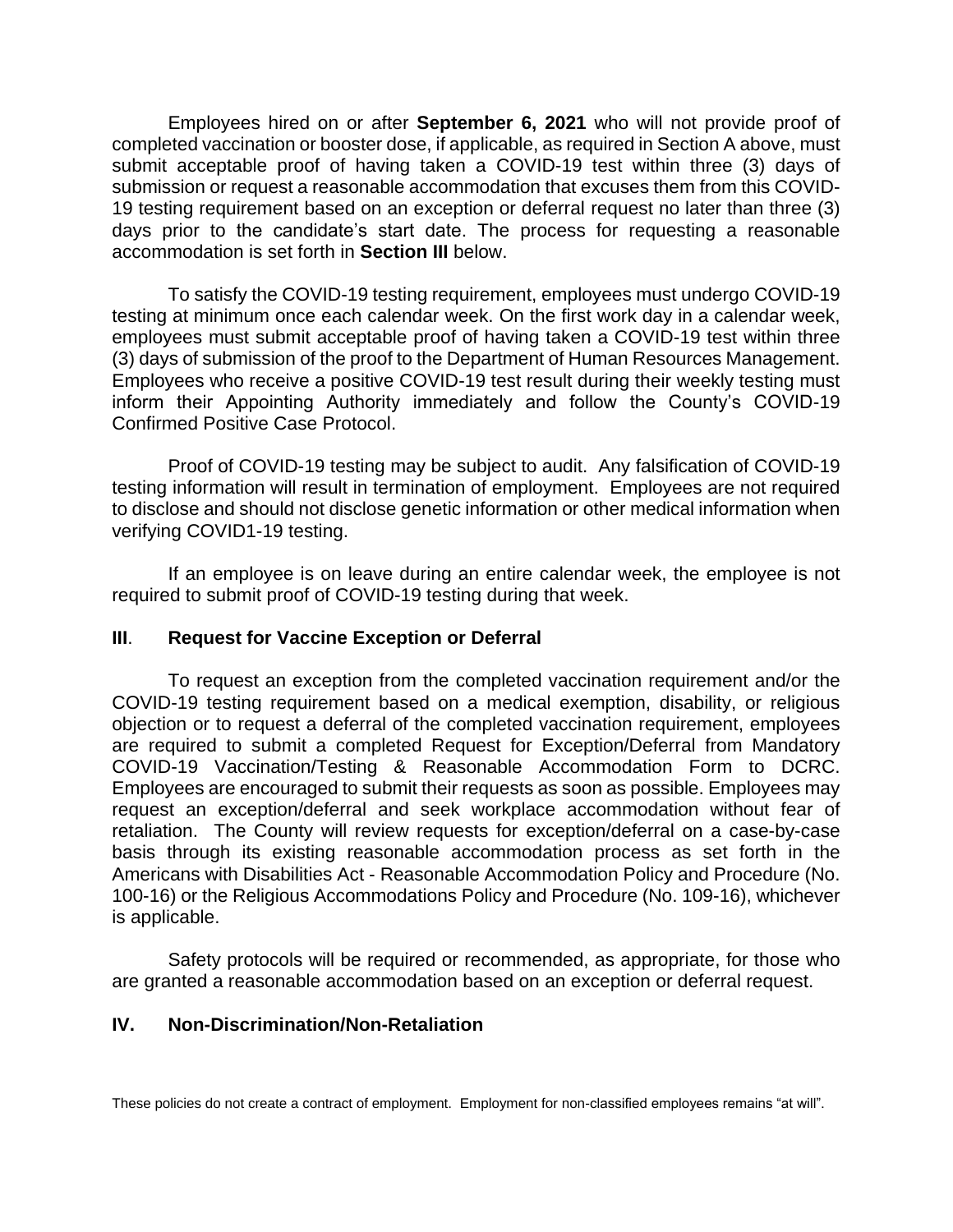As stated in its Equal Employment Opportunity and Prejudicial Act Policy and Procedure (No. 103-16), Fulton County is an equal opportunity employer and is committed to the principles of non-discrimination and equality of employment opportunities. Fulton County does not discriminate against applicants or employees with regard to race, color, religion, sex (including pregnancy, sexual orientation, gender identity or expression), national origin, age, disability and genetic information (including family medical history), or any other characteristic protected by applicable federal, state, or local law. Fulton County also accommodates disabilities and sincerely held religious beliefs, practices or observances to the extent required by law and prohibits retaliation for any conduct protected by applicable law. Although an accommodation request may be denied if it is unreasonable or poses an undue burden and/or presents a direct threat to the health and safety of others, Fulton County will not retaliate against any employee or applicant merely for requesting an accommodation.

### **VI. Confidentiality**

Fulton County will keep all individuals' vaccination status, underlying medical condition(s), supporting documentation, and COVID-19 test results confidential, in accordance with the Americans with Disabilities Act (ADA) and any other applicable law or regulation.

### **VII. Compliance**

Assessment of employee compliance will begin **October 3, 2021** and continue weekly thereafter. Employees will be subject to the following discipline for failure to comply with this Policy and Procedure:

| (1) First offense:  | 1 day suspension w/o pay   |
|---------------------|----------------------------|
| (2) Second offense: | 5 days suspension w/o pay  |
| (3) Third offense:  | 10 days suspension w/o pay |
| (4) Fourth offense: | <b>Dismissal</b>           |

Suspension(s) need not occur in the same week as the employee's lack of compliance, and multiple suspensions may be served consecutively with other suspensions and/or immediately preceding dismissal.

An offer of employment may be rescinded for candidates who fail to timely submit proof of completed vaccination or COVID-19 testing or fail to timely request a reasonable accommodation excusing them from both requirements.

# **VIII. Paid Time Off for COVID-19 Vaccination and Testing**

Every employee shall be provided paid time off in the form of two (2) hours of administrative leave per vaccine injection, to receive vaccination for COVID-19.